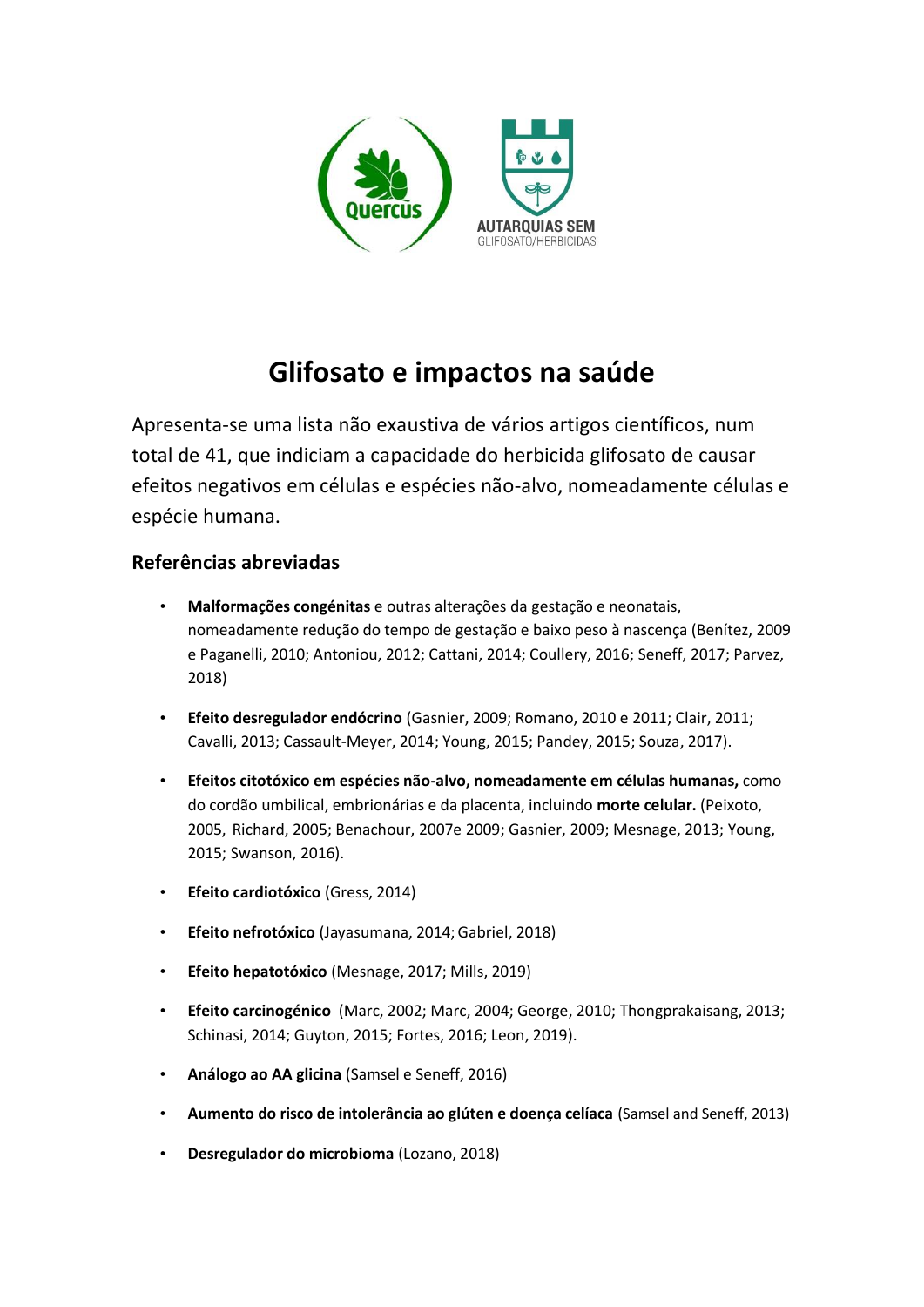- **Alteração à sensibilidade aos antibióticos** (Kurenbach, 2015)
- **Efeitos tóxicos a partir da 3ª geração (epigenética)** (Kubsad, 2019)

# **Referências completas:**

• **Malformações congénitas** e outras alterações da gestação e neonatais, nomeadamente redução do tempo de gestação e baixo peso à nascença**:**

Benítez Leite, S., Macchi, M. A., and Acosta, M. (**2009**) *Malformaciones Congénitas asociadas a agrotóxicos*. Arch. Pediatr. Drug 80, 237–247;

Alejandra Paganelli, Victoria Gnazzo, Helena Acosta, Silvia L. López, and Andrés E. Carrasco (**2010**), *Glyphosate-Based Herbicides Produce Teratogenic Effects on Vertebrates by Impairing Retinoic Acid Signaling, Chem. Res. Toxicol.* 2010**,** *23,* 1586– 1595;

Antoniou M, Habib MEM, Howard CV, Jennings RC, Leifert C, et al. (**2012**), *Teratogenic Effects of Glyphosate-Based Herbicides: Divergence of Regulatory Decisions from Scientific Evidence*. J Environ Anal Toxicol S4:006. doi:10.4172/2161-0525.S4-006;

Cattani D, de Liz Oliveira Cavalli VL, Heinz Rieg CE, Domingues JT, Dal-Cim T, Tasca CI, Mena Barreto Silva FR, Zamoner A. (**2014**) *Mechanisms underlying the neurotoxicity induced by glyphosate-based herbicide in immature rat hippocampus: involvement of glutamate excitotoxicity.* Toxicology 2014, 320:34-45. doi: 10.1016/j.tox.2014.03.001. Epub 2014 Mar 15.;

Coullery RP, Ferrari ME, Rosso SB (**2016**). *Neuronal development and axon growth are altered by glyphosate through a WNT non-canonical signaling pathway*. NeuroToxicology 2016, 52, 150-161

Seneff, Stephanie (**2017**), *Glyphosate and Anencephaly: Death by A Thousand Cuts, Journal of Neurology and Neurobiology*, vol. 3, DO - 10.16966/2379-7150.140

S. Parvez, R. R. Gerona, C. Proctor, M. Friesen, J. L. Ashby, J. L. Reiter, Z. Lui and P. D. Winchester (**2018**), *Glyphosate exposure in pregnancy and shortened gestational length: a prospective Indiana birth cohort study,* Environmental Health 2018 17:23, <https://doi.org/10.1186/s12940-018-0367-0>

#### • **Efeito desregulador endócrino**

Gasnier, C., Dumont, C., Benachour, N., Clair, E., Chagnon, M. C., and Seralini, G. E. (**2009**) Glyphosate-based herbicides are toxic and endocrine disruptors in human cell lines. *Toxicology 262*, 184–191.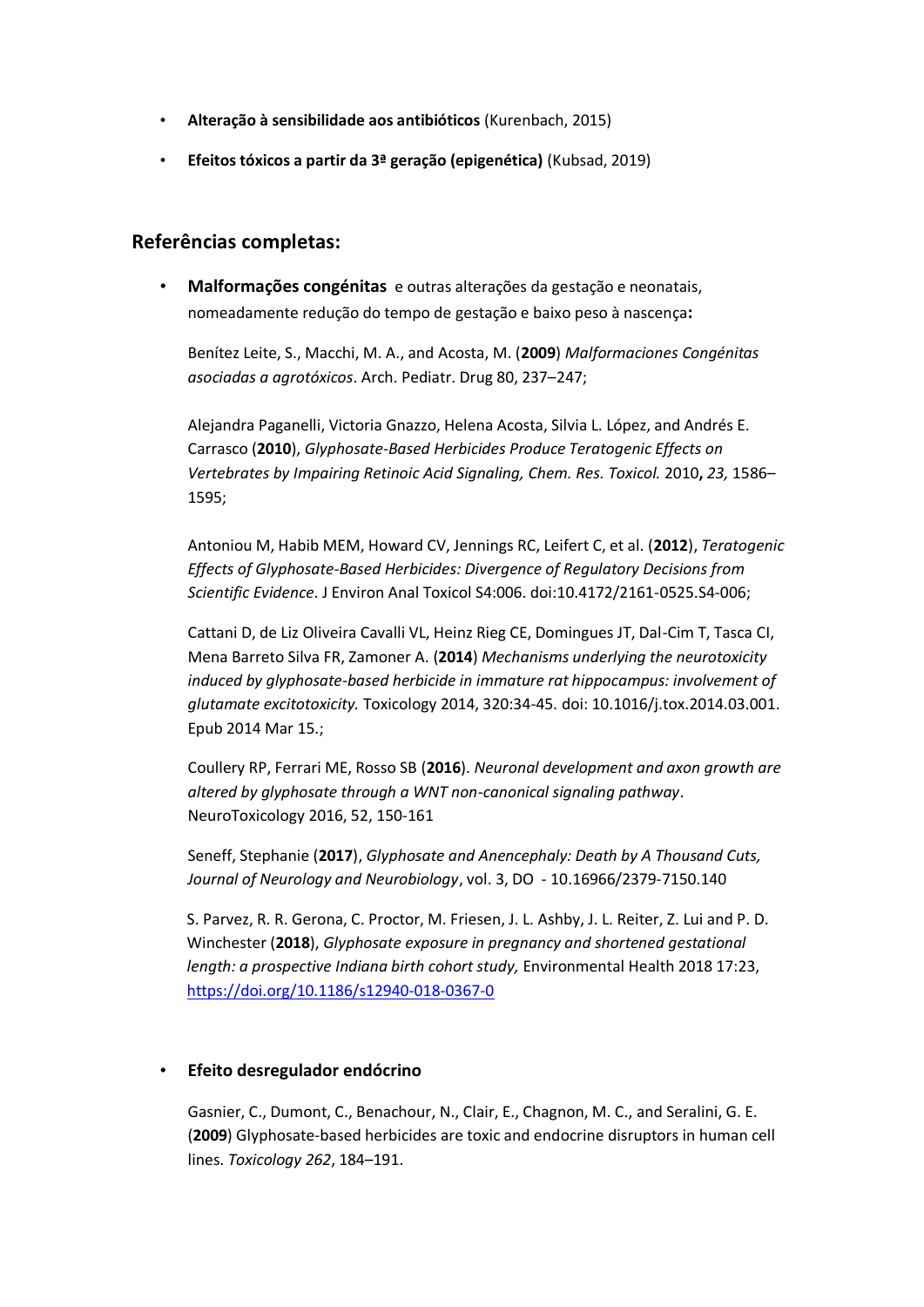R. M. Romano, M. A. Romano, M. M. Bernardi, P. V. Furtado, C. A. Oliveira (**2010**), *Prepubertal exposure to commercial formulation of the herbicide glyphosate alters testosterone levels and testicular morphology*, Arch Toxicol 84:309–317;

Clair E, Mesnage R, Travert C, Séralini GE. (**2011***) A glyphosate-based herbicide induces necrosis and apoptosis in mature rat testicular cells in vitro, and testosterone decrease at lower levels*. Toxicology In Vitro 2011 Dec 19;

Romano MA, Romano RM, Santos LD, Wisniewski P, Campos DA, de Souza PB, Viau P, Bernardi MM, Nunes MT, de Oliveira CA. (**2011**), *Glyphosate impairs male offspring reproductive development by disrupting gonadotropin expression*, [Arch Toxicol.](https://www.ncbi.nlm.nih.gov/pubmed/22120950) 2012 Apr;86(4):663-73. doi: 10.1007/s00204-011-0788-9. Epub 2011 Nov 26.

Liz Oliveira Cavalli VL, Cattani D, Elise Heinz Rieg C, Pierozan P, Zanatta L, Benedetti Parisotto E, Wilhelm Filho D, Regina Mena Barreto Silva F, Pessoa-Pureur R, Zamoner A., (**2013**) *Roundup Disrupted Male Reproductive Functions By Triggering Calcium-Mediated Cell Death In Rat Testis And Sertoli Cells,* [Free Radic Biol Med.](https://www.ncbi.nlm.nih.gov/pubmed/23820267) 2013 Dec;65:335-346. doi: 10.1016/j.freeradbiomed.2013.06.043. Epub 2013 Jun 29;

Estelle Cassault-Meyer, Steeve Gress, Gilles-Éric Séralini, Isabelle Galeraud-Denis (**2014**), *An acute exposure to glyphosate-based herbicide alters aromatase levels in testis and sperm nuclear quality*, Environmental Toxicology and Pharmacology, Volume 38, Issue 1, July 2014, pp. 131–140;

Fiona Young, Dao Ho, Danielle Glynn and Vicki Edwards (**2015**) *Endocrine disruption and cytotoxicity of glyphosate and roundup in human JAr cells in vitro*, Integrative Pharmacology, Toxicology and Genotoxicology, Volume 1(1): 12-19, doi: 10.15761/IPTG.100010104;

Aparamita Pandey, Medhamurthy Rudraiah (**2015**) *Analysis of endocrine disruption effect of Roundup® in adrenal gland of male rats*, Toxicology Reports 2 (2015) 1075- 1085, [http://www.sciencedirect.com/science/article/pii/S221475001530041X;](http://gmwatch.us6.list-manage.com/track/click?u=29cbc7e6c21e0a8fd2a82aeb8&id=b4773d7cba&e=30f5718592)

[Janaina Senade Souza](https://www.sciencedirect.com/science/article/pii/S0300483X16302645#!)<sup>,</sup> [Marina Malta LetroKizys,](https://www.sciencedirect.com/science/article/pii/S0300483X16302645#!) Rodrigo Rodriguesda Conceição, [GabrielGlebocki, Renata MarinoRomano, Tania MariaOrtiga-Carvalho,](https://www.sciencedirect.com/science/article/pii/S0300483X16302645#!)  [GiseleGiannocco, Ismael Dale Cotrim Guerreiroda Silva, Magnus Regios](https://www.sciencedirect.com/science/article/pii/S0300483X16302645#!) Dias da Silva, [Marco AurélioRomano, Maria IzabelChiamolera](https://www.sciencedirect.com/science/article/pii/S0300483X16302645#!) (**2017**), *Perinatal exposure to glyphosate-based herbicide alters the thyrotrophic axis and causes thyroid hormone homeostasis imbalance in male rats*, Toxicolog[y Volume 377,](https://www.sciencedirect.com/science/journal/0300483X/377/supp/C) 15 February 2017, Pages 25-37.

• **Efeitos citotóxico em espécies não-alvo, nomeadamente em células humanas,**  como do cordão umbilical, embrionárias e da placenta, incluindo **morte celular.**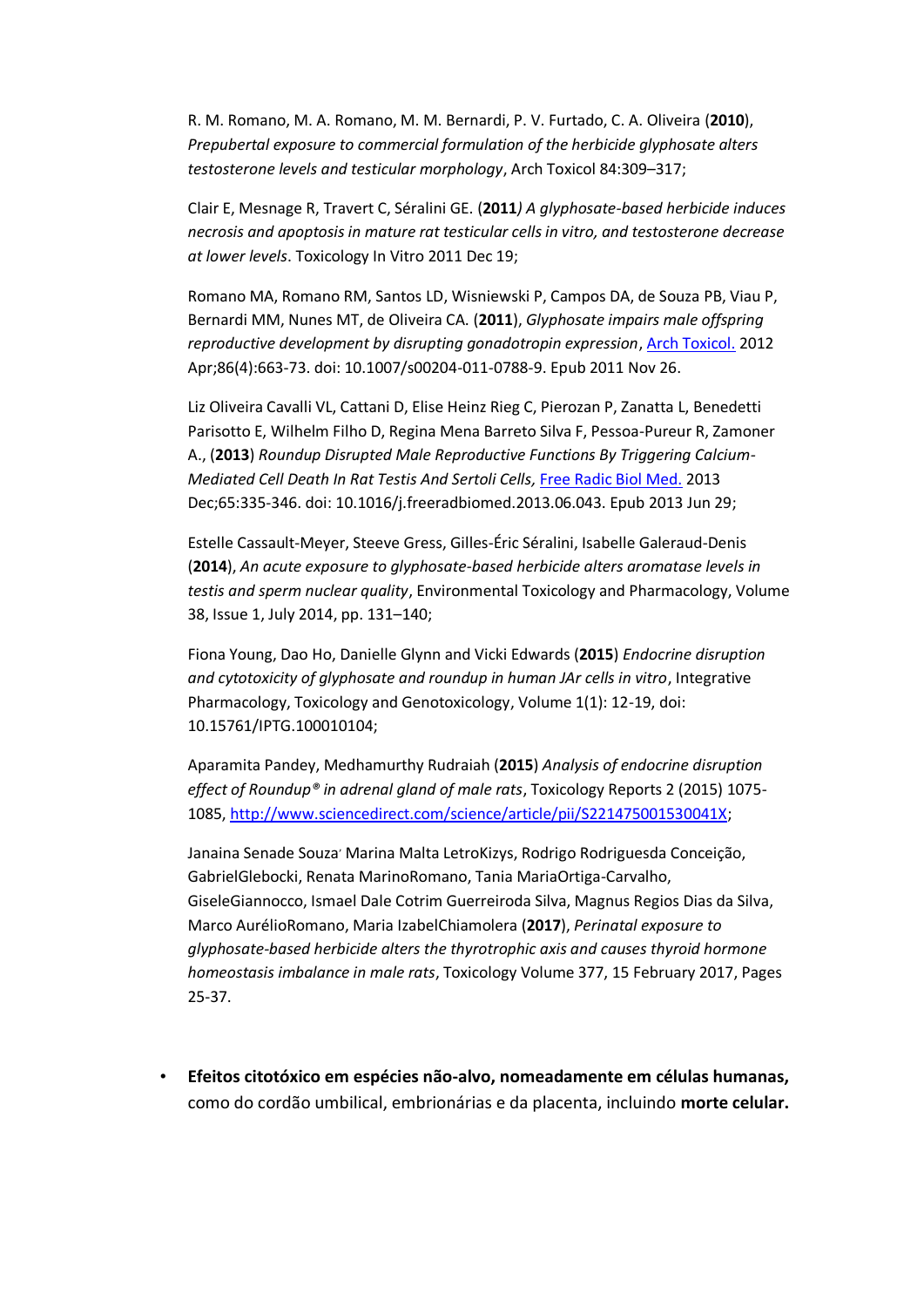Richard, S., Moslemi, S., Sipahutar, H., Benachour, N., and Séralini, G. E. (**2005**) *Differential effects of glyphosate and Roundup on human placental cells and aromatase*. *En*V*iron. Health Perspect. 113*, 716–720;

Peixoto, F. (**2005**), *Comparative effects of the Roundup and glyphosate on mitochondrial oxidative phosphorylation*. *Chemosphere 61*, 1115–1122;

N. Benachour, H. Sipahutar, S. Moslemi, C. Gasnier, C. Travert, G. E. Séralini, (**2007**), *Time- and Dose-Dependent Effects of Roundup on Human Embryonic and Placental Cells*, Arch. Environ. Contam. Toxicol. 53, 126–133;

Gasnier, C., Dumont, C., Benachour, N., Clair, E., Chagnon, M. C., and Seralini, G. E. (**2009**) Glyphosate-based herbicides are toxic and endocrine disruptors in human cell lines. *Toxicology 262*, 184–191;

Nora Benachour e Gilles-Eric Séralini (*2008)*, *Glyphosate Formulations Induce Apoptosis and Necrosis in Human Umbilical, Embryonic and Placental Cells*, *Chem. Res. Toxicol.* Jan;22(1):97-105. doi: 10.1021/tx800218n;

Mesnage R., Bernay B., Séralini G-E. (**2013**). *Ethoxylated adjuvants of glyphosate-based herbicides are active principles of human cell toxicity*. Toxicology [http://dx.doi.org/10.1016/j.tox.2012.09.006;](http://dx.doi.org/10.1016/j.tox.2012.09.006)

Fiona Young, Dao Ho, Danielle Glynn and Vicki Edwards (**2015**) *Endocrine disruption and cytotoxicity of glyphosate and roundup in human JAr cells in vitro*, Integrative Pharmacology, Toxicology and Genotoxicology, Volume 1(1): 12-19, doi: 10.15761/IPTG.100010104;

Nancy L. Swanson, Judy Hoy and Stephanie Seneff, (**2016**), *Evidence that glyphosate is a causative agent in chronic sub-clinical metabolic acidosis and mitochondrial dysfunction*, Int J Hum Nutr Funct Med 2016 epub in press.

#### • **Efeito cardiotóxico**

Gress, S. et al (**2014**). *Cardiotoxic Electrophysiological Effects of the Herbicide Roundup® in Rat and Rabbit Ventricular Myocardium In Vitro*, Cardiovascular Toxicology, Epub 2 Dec 2014.

#### • **Efeito nefrotóxico**

Channa Jayasumana, Sarath Gunatilake and Priyantha Senanayake (**2014**), *Glyphosate, Hard Water and Nephrotoxic Metals: Are They the Culprits Behind the Epidemic of Chronic Kidney Disease of Unknown Etiology in Sri Lanka?*, Int. J. Environ. Res. Public Health 2014,11, 2125-2147; doi:10.3390/ijerph110202125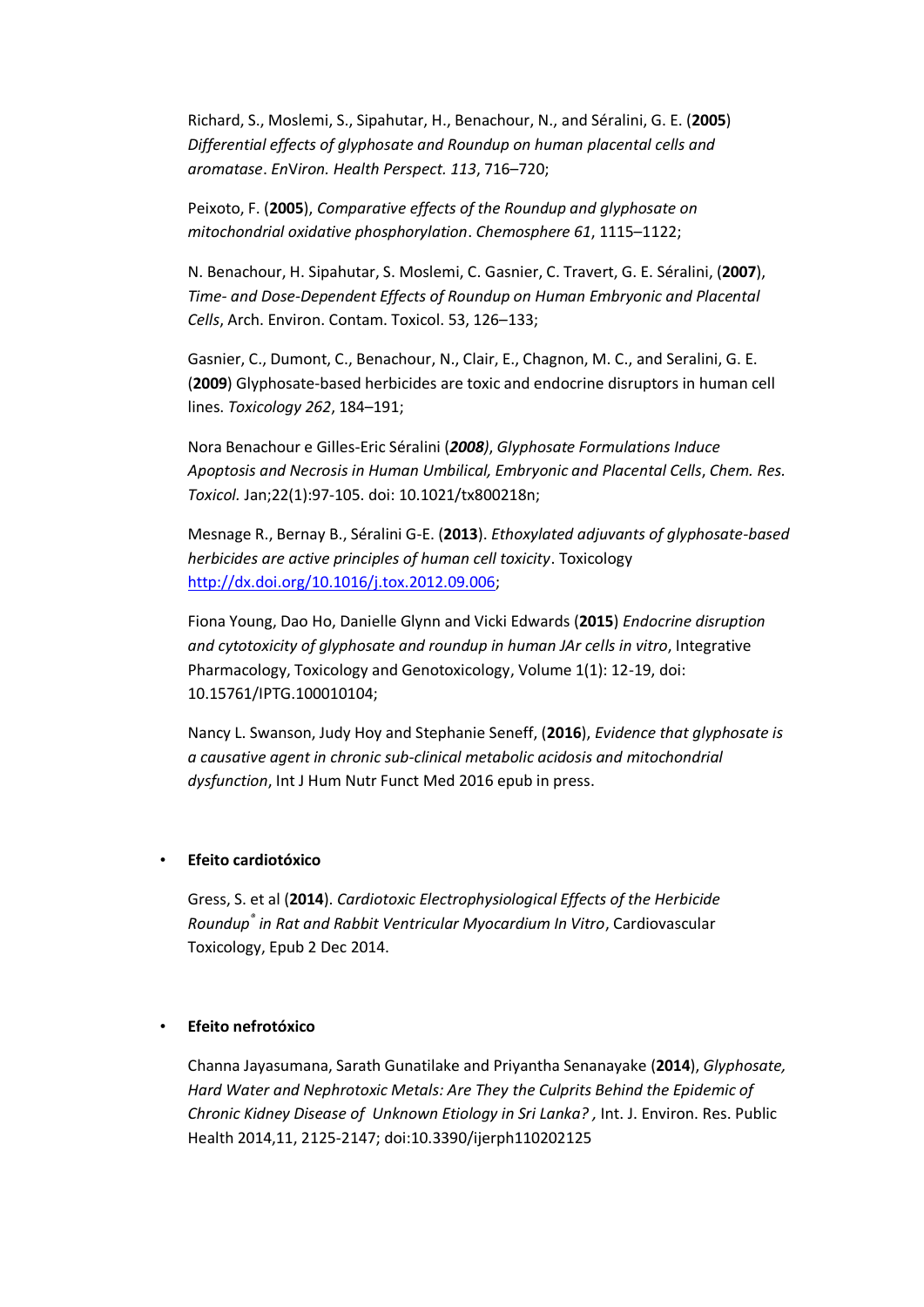Gabriel A. Dedeke et al. (**2018**), *Comparative assessment on mechanism underlying renal toxicity of commercial formulation of Roundup herbicide and glyphosate alone in male albino rat*, International Journal of Toxicology, First published June 11, 2018 <https://doi.org/10.1177/1091581818779553>

Mills PJ et al (**2019**). *Glyphosate excretion is associated with steatohepatitis and advanced liver fibrosis in patients with fatty liver disease*. Clin Gastroenterol Hepatol. 2019 Apr 4. pii: S1542-3565(19)30361-1. doi: 10.1016/j.cgh.2019.03.045.

# • **Efeito hepatotóxico** (Mesnage, 2017; Mills, 2019)

Mesnage R, Renney G, Séralini GE, Ward M, Antoniou MN. *Multiomics reveal nonalcoholic fatty liver disease in rats following chronic exposure to an ultra-low dose of Roundup herbicide*. Scientific Reports 7, **2017**; 6:39328. <http://www.nature.com/articles/srep39328> Nota: Este estudo revelou fígado gordo em doses ultra-baixas!

# • **Efeito carcinogénico** (aumento do risco de cancro)

Marc, J., Mulner-Lorillon, O., Boulben, S., Hureau, D., Durand, G., and Bellé, R. (**2002**) *Pesticide Roundup provokes cell division dysfunction at the level of CDK1/cyclin B activation*. *Chem. Res. Toxicol. 15*, 326–331.;

Marc, J., Mulner-Lorillon, O., and Belle, R. (**2004**) Glyphosate-based pesticides affect cell cycle regulation. *Biol. Cell 96*, 245–249;

Jasmine George, Sahdeo Prasad, Zafar Mahmood, Yogeshwer Shukla (**2010**), *Studies on glyphosate-induced carcinogenicity in mouse skin: A proteomic approach*, Journal of Proteomics 73, 951-964;

Siriporn Thongprakaisang, Apinya Thiantanawat, Nuchanart Rangkadilok, Tawit Suriyo, Jutamaad Satayavivad (**2013**), Glyphosate induces human breast cancer cells growth via estrogen receptors, Food and Chemical Toxicology, 14 June 2013;

Schinasi, L., & Leon, M. E. (**2014**). *Non-Hodgkin Lymphoma and Occupational Exposure to Agricultural Pesticide Chemical Groups and Active Ingredients: A Systematic Review and Meta-Analysis,* International journal of environmental research and public health, 11(4), 4449-4527. [http://www.mdpi.com/1660-4601/11/4/4449/htm;](http://www.mdpi.com/1660-4601/11/4/4449/htm)

Guyton KZ, Loomis D, Grosse Y, El Ghissassi F, Benbrahim-Tallaa L, Guha N, Scoccianti C, Mattock H, Straif K. (**2015**) *Carcinogenicity of tetrachlorvinphos, parathion, malathion, diazinon, and glyphosate*. Lancet Oncol. 16: 490-491. Doi: /10.1016/S1470- 2045(15)70134-8.

Nota: Estes cientistas da IARC – Agência Internacional para a Investigação sobre o Cancro, estrutura especializada sediada em França da Organização Mundial de Saúde,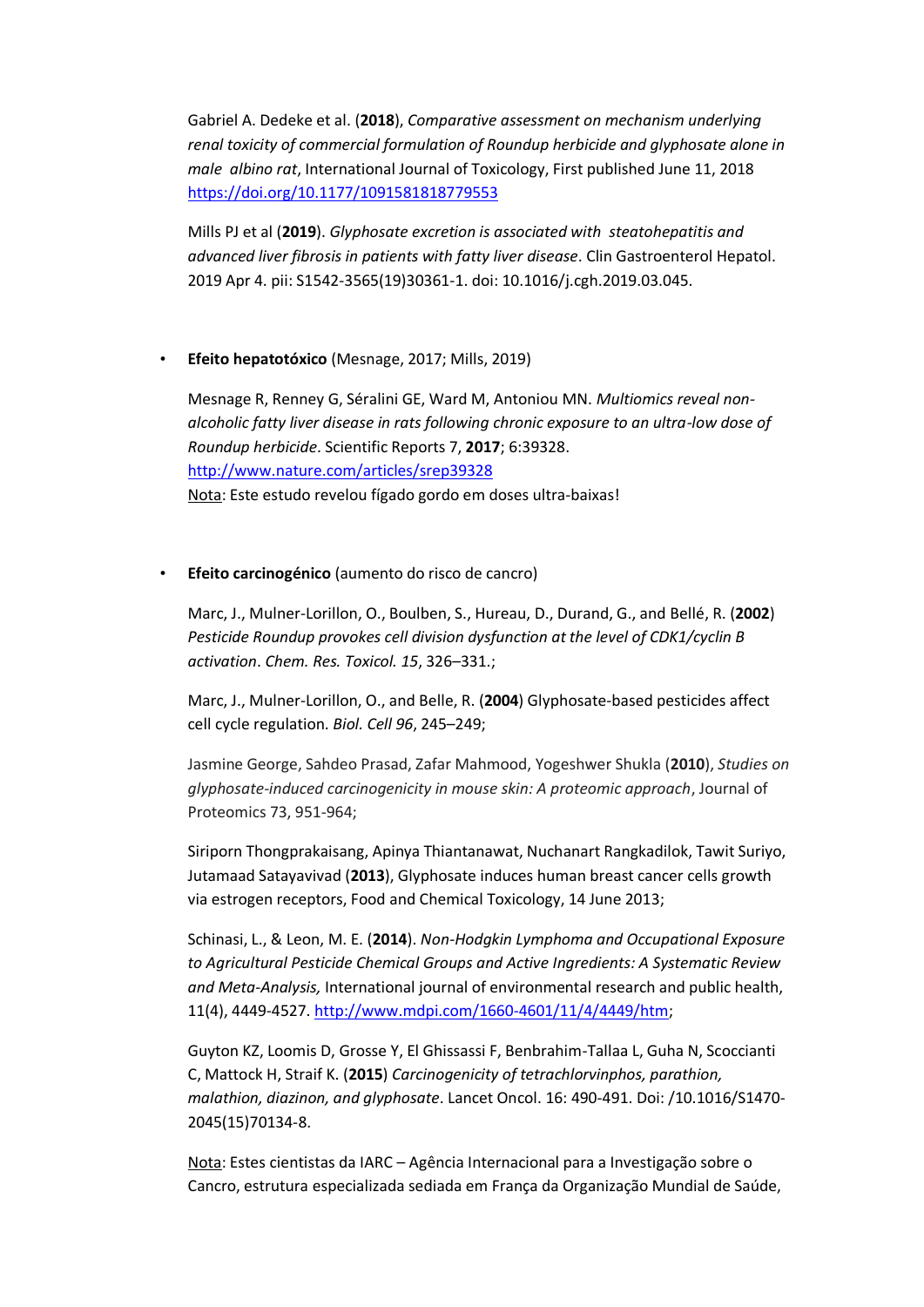revelam o glifosato (junto com outros pesticidas organofosforados) como "**carcinogénio provável para o ser humano"**. Esta classificação significa que existem evidências suficientes de que o glifosato causa cancro em animais de laboratório e que existem também provas directas para o mesmo efeito em seres humanos, embora mais limitadas.

[Fortes C,](https://www.ncbi.nlm.nih.gov/pubmed/?term=Fortes%20C%5BAuthor%5D&cauthor=true&cauthor_uid=27058477) [Mastroeni S,](https://www.ncbi.nlm.nih.gov/pubmed/?term=Mastroeni%20S%5BAuthor%5D&cauthor=true&cauthor_uid=27058477) [Segatto M M,](https://www.ncbi.nlm.nih.gov/pubmed/?term=Segatto%20M%20M%5BAuthor%5D&cauthor=true&cauthor_uid=27058477) [Hohmann C,](https://www.ncbi.nlm.nih.gov/pubmed/?term=Hohmann%20C%5BAuthor%5D&cauthor=true&cauthor_uid=27058477) [Miligi L,](https://www.ncbi.nlm.nih.gov/pubmed/?term=Miligi%20L%5BAuthor%5D&cauthor=true&cauthor_uid=27058477) [Bakos L,](https://www.ncbi.nlm.nih.gov/pubmed/?term=Bakos%20L%5BAuthor%5D&cauthor=true&cauthor_uid=27058477) [Bonamigo R.](https://www.ncbi.nlm.nih.gov/pubmed/?term=Bonamigo%20R%5BAuthor%5D&cauthor=true&cauthor_uid=27058477) (**2016**), *Occupational Exposure to Pesticides With Occupational Sun Exposure Increases the Risk for Cutaneous Melanoma.* [J Occup Environ Med.](https://www.ncbi.nlm.nih.gov/pubmed/27058477?utm_content=buffer5d18) 2016 Apr;58(4):370-5. doi: 10.1097/JOM.0000000000000665;

[Leon ME,](https://www.ncbi.nlm.nih.gov/pubmed/?term=Leon%20ME%5BAuthor%5D&cauthor=true&cauthor_uid=30880337) [Schinasi LH,](https://www.ncbi.nlm.nih.gov/pubmed/?term=Schinasi%20LH%5BAuthor%5D&cauthor=true&cauthor_uid=30880337) [Lebailly P,](https://www.ncbi.nlm.nih.gov/pubmed/?term=Lebailly%20P%5BAuthor%5D&cauthor=true&cauthor_uid=30880337) [Beane Freeman LE,](https://www.ncbi.nlm.nih.gov/pubmed/?term=Beane%20Freeman%20LE%5BAuthor%5D&cauthor=true&cauthor_uid=30880337) [Nordby KC,](https://www.ncbi.nlm.nih.gov/pubmed/?term=Nordby%20KC%5BAuthor%5D&cauthor=true&cauthor_uid=30880337) [Ferro G,](https://www.ncbi.nlm.nih.gov/pubmed/?term=Ferro%20G%5BAuthor%5D&cauthor=true&cauthor_uid=30880337) [Monnereau](https://www.ncbi.nlm.nih.gov/pubmed/?term=Monnereau%20A%5BAuthor%5D&cauthor=true&cauthor_uid=30880337)  [A,](https://www.ncbi.nlm.nih.gov/pubmed/?term=Monnereau%20A%5BAuthor%5D&cauthor=true&cauthor_uid=30880337) [Brouwer M,](https://www.ncbi.nlm.nih.gov/pubmed/?term=Brouwer%20M%5BAuthor%5D&cauthor=true&cauthor_uid=30880337) [Tual S,](https://www.ncbi.nlm.nih.gov/pubmed/?term=Tual%20S%5BAuthor%5D&cauthor=true&cauthor_uid=30880337) [Baldi I,](https://www.ncbi.nlm.nih.gov/pubmed/?term=Baldi%20I%5BAuthor%5D&cauthor=true&cauthor_uid=30880337) [Kjaerheim K,](https://www.ncbi.nlm.nih.gov/pubmed/?term=Kjaerheim%20K%5BAuthor%5D&cauthor=true&cauthor_uid=30880337) [Hofmann JN,](https://www.ncbi.nlm.nih.gov/pubmed/?term=Hofmann%20JN%5BAuthor%5D&cauthor=true&cauthor_uid=30880337) [Kristensen P,](https://www.ncbi.nlm.nih.gov/pubmed/?term=Kristensen%20P%5BAuthor%5D&cauthor=true&cauthor_uid=30880337) [Koutros S,](https://www.ncbi.nlm.nih.gov/pubmed/?term=Koutros%20S%5BAuthor%5D&cauthor=true&cauthor_uid=30880337) [Straif](https://www.ncbi.nlm.nih.gov/pubmed/?term=Straif%20K%5BAuthor%5D&cauthor=true&cauthor_uid=30880337)  [K,](https://www.ncbi.nlm.nih.gov/pubmed/?term=Straif%20K%5BAuthor%5D&cauthor=true&cauthor_uid=30880337) [Kromhout H,](https://www.ncbi.nlm.nih.gov/pubmed/?term=Kromhout%20H%5BAuthor%5D&cauthor=true&cauthor_uid=30880337) [Schüz J](https://www.ncbi.nlm.nih.gov/pubmed/?term=Sch%C3%BCz%20J%5BAuthor%5D&cauthor=true&cauthor_uid=30880337) (**2019**), *Pesticide use and risk of non-Hodgkin lymphoid malignancies in agricultural cohorts from France, Norway and the USA: a pooled analysis from the AGRICOH Consortium*, International Journal of Epidemiology, dyz017, <https://doi.org/10.1093/ije/dyz017> Published: 18 March 2019

#### • **Análogo ao AA glicina**

Anthony Samsel and Stephanie Seneff (**2016**), *Glyphosate pathways to modern diseases V: Amino acid analogue of glycine in diverse proteins,* Journal of Biological Physics and Chemistry **16** (2016) 9–46

#### • **Aumento do risco de intolerância ao glúten e doença celíaca**

Anthony Samsel and Stephanie Seneff (**2013**), *Glyphosate, pathways to modern diseases II: Celiac sprue and gluten intolerance,* Interdiscip Toxicol. 2013; Vol. 6(4): 159–184. doi:10.2478/intox-2013-0026, www.intertox.sav.sk & [www.versita.com/it](http://www.versita.com/it)

#### • **Desregulador do microbioma**

Veronica L. Lozano, f, Nicolas Defarge, e, Louis-Marie Rocque, c, Robin Mesnage, d, Didier Hennequin, Renaud Cassier, Joël Spiroux de Vendômois, Jean-Michel Panoff, Gilles-Eric Séralini (**2018**), *Sex-dependent impact of Roundup on the rat gut microbiome*, Toxicology Reports, Volume 5, 2018, Pages 96-107, <https://www.sciencedirect.com/science/article/pii/S2214750017301129>

#### • **Alteração á sensibilidade aos antibióticos**

Kurenbach B, Marjoshi D, Amábile-Cuevas CF, Ferguson GC, Godsoe W, Gibson P, Heinemann JA. (**2015**). *Sublethal exposure to commercial formulations of the*